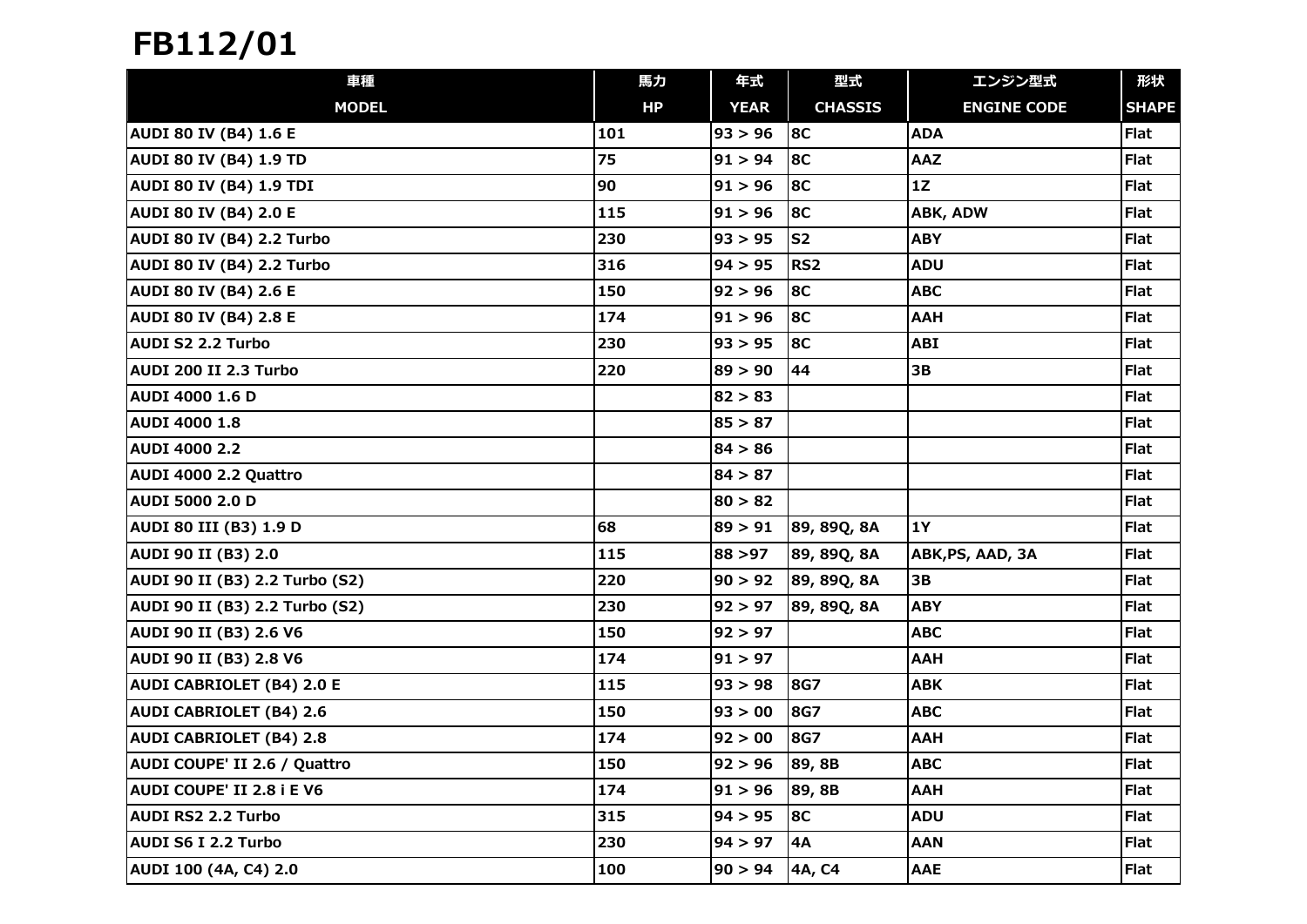| 車種                               | 馬力  | 年式          | 型式             | エンジン型式                  | 形状           |
|----------------------------------|-----|-------------|----------------|-------------------------|--------------|
| <b>MODEL</b>                     | HP  | <b>YEAR</b> | <b>CHASSIS</b> | <b>ENGINE CODE</b>      | <b>SHAPE</b> |
| AUDI 100 (4A, C4) 2.0            | 115 | 90 > 94     | 4A, C4         | AAD, ABK                | <b>Flat</b>  |
| AUDI 100 (4A, C4) 2.0 E 16V      | 137 | 92 > 94     | 4A, C4         | <b>ACE</b>              | <b>Flat</b>  |
| AUDI 100 (4A, C4) 2.2 Turbo (S4) | 230 | 91 > 94     | 4A, C4         | <b>AAN</b>              | Flat         |
| AUDI 100 (4A, C4) 2.3 E          | 133 | 90 > 94     | 4A, C4         | <b>AAR</b>              | Flat         |
| AUDI 100 (4A, C4) 2.4 D          | 82  | 90 > 94     | 4A, C4         | <b>AAS</b>              | <b>Flat</b>  |
| AUDI 100 (4A, C4) 2.5 TDI        | 115 | 90 > 94     | 4A, C4         | AAT, ABP                | Flat         |
| AUDI 100 (4A, C4) 2.6 V6         | 139 | 93 > 94     | 4A, C4         | <b>ACZ</b>              | <b>Flat</b>  |
| AUDI 100 (4A, C4) 2.6 V6         | 150 | 92 > 94     | 4A, C4         | <b>ABC</b>              | Flat         |
| AUDI 100 (4A, C4) 2.8 V6         | 174 | 90 > 94     | 4A, C4         | <b>AAH</b>              | <b>Flat</b>  |
| AUDI A6 (4A/C4) 1.8 20 V         | 125 | 95 > 97     |                | <b>ADR</b>              | Flat         |
| <b>AUDI A6 (4A/C4) 1.9 TDI</b>   | 90  | 94 > 97     |                | 1Z                      | Flat         |
| <b>AUDI A6 (4A/C4) 2.0</b>       | 101 | 94 > 97     |                | <b>AAE</b>              | Flat         |
| <b>AUDI A6 (4A/C4) 2.0</b>       | 116 | 94 > 97     |                | <b>ABK</b>              | Flat         |
| <b>AUDI A6 (4A/C4) 2.0 16V</b>   | 140 | 94 > 97     |                | <b>ACE</b>              | <b>Flat</b>  |
| <b>AUDI A6 (4A/C4) 2.3</b>       | 133 | 94 > 95     |                | <b>AAR</b>              | <b>Flat</b>  |
| <b>AUDI A6 (4A/C4) 2.6 V6</b>    | 139 | 94 > 97     |                | <b>ACZ</b>              | Flat         |
| <b>AUDI A6 (4A/C4) 2.6 V6</b>    | 150 | 94 > 97     |                | <b>ABC</b>              | <b>Flat</b>  |
| <b>AUDI A6 (4A/C4) 2.8 V6</b>    | 174 | 94 > 97     |                | <b>AAH</b>              | <b>Flat</b>  |
| AUDI A6 (4A/C4) 2.8 V6 30V       | 193 | 95 > 97     |                | ACK, ALG, AMX, APR, AQD | <b>Flat</b>  |
| <b>FIAT 124 2.0</b>              |     | 80 > 87     |                |                         | <b>Flat</b>  |
| <b>FIAT 131 2.0</b>              |     | 78 > 84     |                |                         | <b>Flat</b>  |
| <b>FIAT 132 2.0</b>              |     | 80 > 82     |                |                         | Flat         |
| <b>FIAT 132 2.0 D</b>            |     | 78 > 82     |                |                         | <b>Flat</b>  |
| <b>FIAT 132 2.5 D</b>            |     | 78 > 82     |                |                         | Flat         |
| <b>FIAT ARGENTA 2.0</b>          | 122 | 81 > 86     |                | 132 C3.000              | <b>Flat</b>  |
| <b>FIAT REGATA 1.7 D</b>         |     | 83 > 89     |                |                         | Flat         |
| <b>FIAT REGATA 1.9 D</b>         |     | 86 > 87     |                |                         | <b>Flat</b>  |
| <b>FIAT REGATA 2.0 D</b>         |     | 86 > 89     |                |                         | <b>Flat</b>  |
| <b>FIAT RITMO 1.7 D</b>          |     | 85 > 87     |                |                         | <b>Flat</b>  |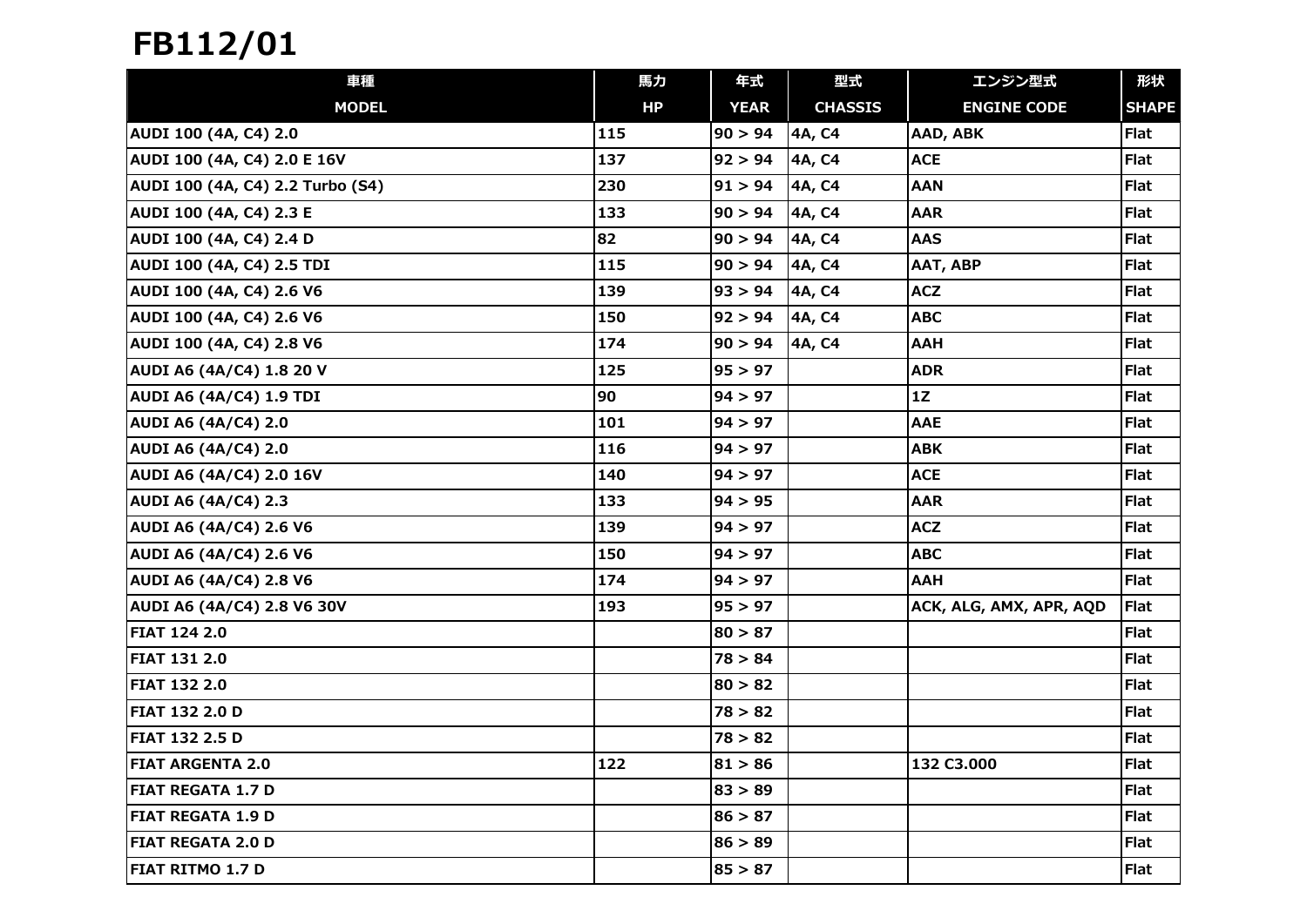| 車種                                                       | 馬力           | 年式          | 型式             | エンジン型式             | 形状           |
|----------------------------------------------------------|--------------|-------------|----------------|--------------------|--------------|
| <b>MODEL</b>                                             | HP           | <b>YEAR</b> | <b>CHASSIS</b> | <b>ENGINE CODE</b> | <b>SHAPE</b> |
| <b>PORSCHE 924 2.5 S</b>                                 | 163          | 86 > 88     | 924            |                    | <b>Flat</b>  |
| <b>PORSCHE 944 2.5</b>                                   | 150          | 85 > 87     | 944            |                    | <b>Flat</b>  |
| <b>PORSCHE 944 2.5</b>                                   | 160          | 87 > 90     | 944            |                    | Flat         |
| <b>PORSCHE 944 2.5</b>                                   | 163          | 81 > 87     | 944            |                    | Flat         |
| <b>PORSCHE 944 2.7</b>                                   | 165          | 88 > 89     | 944            |                    | <b>Flat</b>  |
| <b>VOLKSWAGEN BEETLE (TYPE 1) 1.6</b>                    |              | 75 > 79     |                |                    | Flat         |
| <b>VOLKSWAGEN BEETLE (TYPE 1) 97</b>                     |              | 1974        |                |                    | <b>Flat</b>  |
| <b>VOLKSWAGEN CARAT 1.8 CD</b>                           | 96           | 89 > 91     |                |                    | <b>Flat</b>  |
| <b>VOLKSWAGEN CARAT 1.8 GS</b>                           | 96           | 87 > 91     |                |                    | <b>Flat</b>  |
| <b>VOLKSWAGEN CARAT 2.0 CD</b>                           | 100          | 89 > 91     |                |                    | Flat         |
| <b>VOLKSWAGEN CORRADO 1.8 16V</b>                        | 136          | 89 > 92     | 531            | <b>KR</b>          | Flat         |
| <b>VOLKSWAGEN CORRADO 1.8 i G60</b>                      | 160          | 88 > 93     | 531            | PG                 | Flat         |
| <b>VOLKSWAGEN CORRADO 2,0 16V</b>                        | 136          | 91 > 95     | 531            | <b>9A</b>          | <b>Flat</b>  |
| <b>VOLKSWAGEN CORRADO 2.0 i</b>                          | 115          | 93 > 95     | 531            | 2E, ADY            | <b>Flat</b>  |
| <b>VOLKSWAGEN CORRADO 2.9 i VR6</b>                      | 190          | 91 > 95     | 531            | <b>ABV</b>         | Flat         |
| <b>VOLKSWAGEN CORSAR 1.8 CD</b>                          | 85           | 84 > 88     |                |                    | Flat         |
| VOLKSWAGEN JETTA II (19E, 1G2) 1.6 TD                    | 60           | 83 > 91     | 19E, 1G2       | 1V                 | <b>Flat</b>  |
| VOLKSWAGEN JETTA II (19E, 1G2) 1.6 TD                    | 80           | 89 > 91     | 19E, 1G2       | RA, SB             | <b>Flat</b>  |
| VOLKSWAGEN JETTA II (19E, 1G2) 1.8                       | 112          | 87 > 91     | 19E, 1G1       | DVX, EV, PB        | <b>Flat</b>  |
| VOLKSWAGEN JETTA II (19E, 1G2) 1.8 16V                   | 129          | 89 > 91     | 19E, 1G1       | <b>PL</b>          | Flat         |
| VOLKSWAGEN JETTA II (19E, 1G2) 1.8 i Syncro              | 98           | 88 > 91     | 19E, 1G2       | 1P                 | Flat         |
| VOLKSWAGEN JETTA II (19E, 1G2) 1.8 Kat                   | 107          | 87 > 91     | 19E, 1G1       | <b>PF</b>          | <b>Flat</b>  |
| VOLKSWAGEN JETTA II (19E, 1G2) 1.8 Syncro / Syncro i Kat | $ 90\rangle$ | 86 > 91     | 19E, 1G2       | <b>GX</b>          | Flat         |
| VOLKSWAGEN GOLF II (19E, 1G1) 1.6 TD                     | 60           | 83 > 91     | 19E, 1G1       | 1V                 | Flat         |
| VOLKSWAGEN GOLF II (19E, 1G1) 1.6 TD                     | 80           | 89 > 91     | 19E, 1G1       | RA, SB             | Flat         |
| VOLKSWAGEN GOLF II (19E, 1G1) 1.8 G60                    | 160          | 88 > 91     | 19E, 1G1       | <b>H1, PG</b>      | <b>Flat</b>  |
| VOLKSWAGEN GOLF II (19E, 1G1) 1.8 GTI                    | 112          | 87 > 91     | 19E, 1G1       | DVX, EV, PB        | Flat         |
| VOLKSWAGEN GOLF II (19E, 1G1) 1.8 GTI 16V                | 129          | 89 > 91     | 19E, 1G1       | <b>PL</b>          | Flat         |
| VOLKSWAGEN GOLF II (19E, 1G1) 1.8 GTI 16V                | 139          | 89 > 90     | 19E, 1G1       | <b>KR</b>          | <b>Flat</b>  |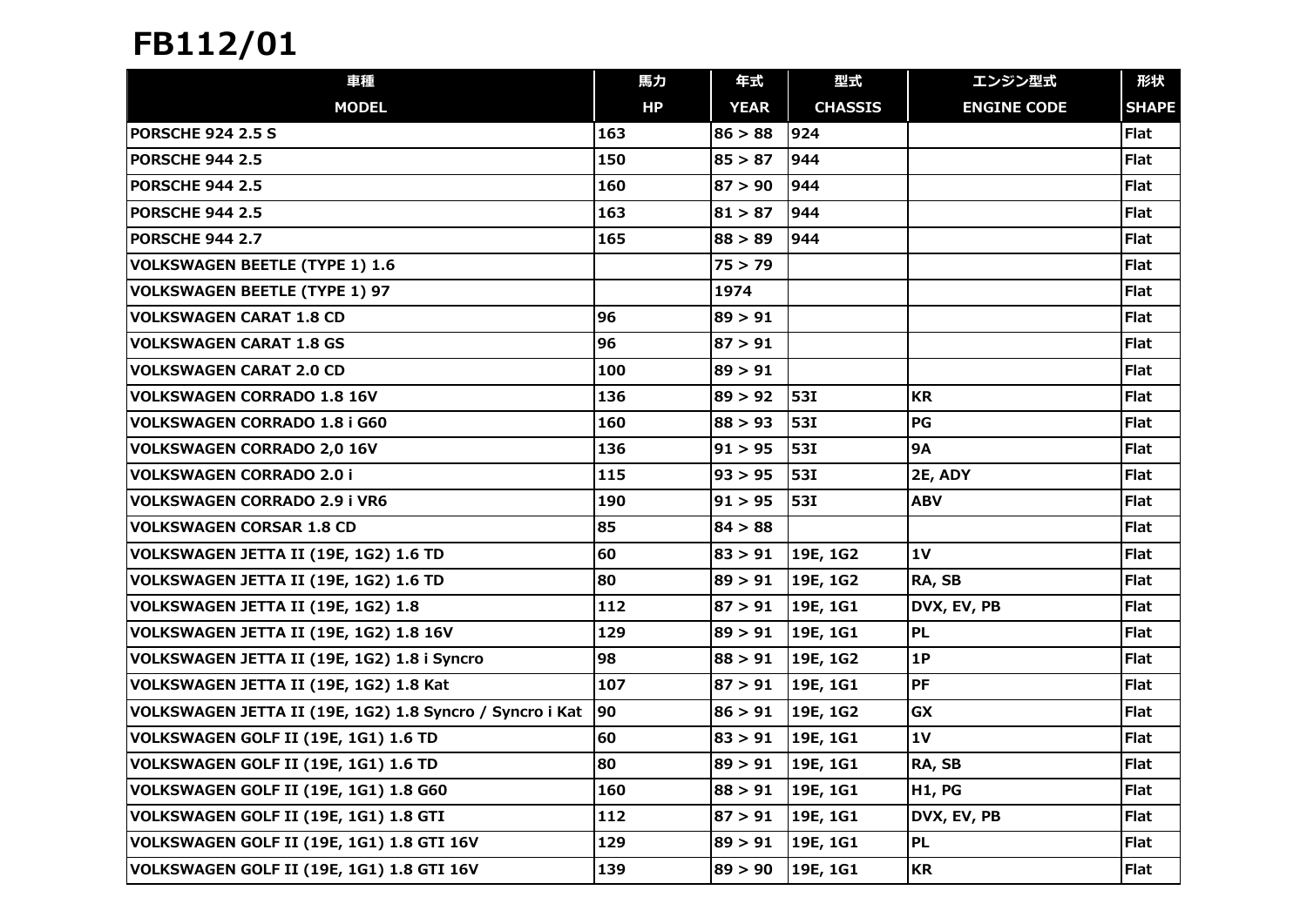| 車種                                                      | 馬力         | 年式          | 型式             | エンジン型式             | 形状           |
|---------------------------------------------------------|------------|-------------|----------------|--------------------|--------------|
| <b>MODEL</b>                                            | HP         | <b>YEAR</b> | <b>CHASSIS</b> | <b>ENGINE CODE</b> | <b>SHAPE</b> |
| VOLKSWAGEN GOLF II (19E, 1G1) 1.8 GTI Kat               | 107        | 87 > 91     | 19E, 1G1       | PF                 | <b>Flat</b>  |
| VOLKSWAGEN GOLF II (19E, 1G1) 1.8 i Syncro              | 98         | 88 > 91     | 19E, 1G1       | 1P                 | Flat         |
| VOLKSWAGEN GOLF II (19E, 1G1) 1.8 Syncro / Syncro i Kat | 90         | 86 > 91     | 19E, 1G1       | GX                 | <b>Flat</b>  |
| VOLKSWAGEN PASSAT (3A2/5, 35I) 1.6 i                    | 100        | 84 > 96     | 3A2, 35I       | AEK, AFT           | Flat         |
| VOLKSWAGEN PASSAT (3A2/5, 35I) 1.6 i                    | 72         | 88 > 91     | 3A2, 35I       | 1F, EZ             | <b>Flat</b>  |
| VOLKSWAGEN PASSAT (3A2/5, 35I) 1.6 i                    | 75         | 1988        | 3A2, 35I       | ABN, EZ            | Flat         |
| VOLKSWAGEN PASSAT (3A2/5, 35I) 1.6 TD                   | 80         | 91 > 96     | 3A2, 35I       | RA, SB             | Flat         |
| VOLKSWAGEN PASSAT (3A2/5, 35I) 1.8 16V                  | 136        | 88 > 89     | 3A2, 35I       | <b>KR</b>          | Flat         |
| VOLKSWAGEN PASSAT (3A2/5, 35I) 1.8 i                    | 107        | 88 > 93     | 3A2, 35I       | <b>PF</b>          | <b>Flat</b>  |
| VOLKSWAGEN PASSAT (3A2/5, 35I) 1.8 i                    | 112        | 88 > 92     | 3A2, 35I       | PB                 | <b>Flat</b>  |
| VOLKSWAGEN PASSAT (3A2/5, 35I) 1.8 i                    | 75         | 90 > 96     | 3A2, 35I       | <b>AAM</b>         | <b>Flat</b>  |
| VOLKSWAGEN PASSAT (3A2/5, 35I) 1.8 i                    | 90         | 88 > 96     | 3A2, 35I       | ABS, ADZ, RP       | <b>Flat</b>  |
| VOLKSWAGEN PASSAT (3A2/5, 35I) 1.8 i G60                | 160        | 88 > 96     | 3A2, 35I       | PG                 | Flat         |
| VOLKSWAGEN PASSAT (3A2/5, 35I) 1.9 D                    | 68         | 89 > 93     | 3A2, 35I       | <b>1Y</b>          | <b>Flat</b>  |
| VOLKSWAGEN PASSAT (3A2/5, 35I) 1.9 TD                   | 75         | 91 > 96     | 3A2, 35I       | <b>AAZ</b>         | <b>Flat</b>  |
| VOLKSWAGEN PASSAT (3A2/5, 35I) 1.9 TDI                  | 110        | 1996        | 3A2, 35I       | <b>AFN</b>         | Flat         |
| VOLKSWAGEN PASSAT (3A2/5, 35I) 1.9 TDI                  | 90         | 88 > 96     | 3A2, 35I       | 1Z, AHU            | <b>Flat</b>  |
| VOLKSWAGEN PASSAT (3A2/5, 35I) 2.0                      | 107        | 95 > 96     | 3A2, 35I       | <b>AEP</b>         | Flat         |
| VOLKSWAGEN PASSAT (3A2/5, 35I) 2.0 i / Syncro           | 115        | 90 > 96     | 3A2, 35I       | 2E, ADY, AGG       | <b>Flat</b>  |
| VOLKSWAGEN PASSAT (3A2/5, 35I) 2.0 i 16v                | 136        | 88 > 93     | 3A2, 35I       | 9Α                 | <b>Flat</b>  |
| VOLKSWAGEN PASSAT (3A2/5, 35I) 2.0 i 16v                | 150        | 88 > 97     | 3A2, 35I       | <b>ABF</b>         | Flat         |
| VOLKSWAGEN PASSAT (3A2/5, 35I) 2.8 i VR6 / Syncro       | 174        | 91 > 96     | 3A2, 35I       | AAA                | <b>Flat</b>  |
| VOLKSWAGEN PASSAT (3A2/5, 35I) 2.9 i VR6 Syncro         | 184        | 94 > 97     | 3A2, 35I       | <b>ABV</b>         | Flat         |
| <b>VOLVO 142 2.0</b>                                    | 101        | 70 > 72     |                |                    | Flat         |
| <b>VOLVO 142 2.0</b>                                    | 82         | 68 > 74     |                |                    | Flat         |
| <b>VOLVO 144 2.0</b>                                    | 101        | 70 > 72     |                |                    | <b>Flat</b>  |
| <b>VOLVO 144 2.0</b>                                    | 82         | 70 > 74     |                |                    | <b>Flat</b>  |
| <b>VOLVO 145 2.0</b>                                    |            | 68 > 74     |                |                    | <b>Flat</b>  |
| <b>VOLVO 145 2.0</b>                                    | 82/100/101 | 72 > 74     |                |                    | Flat         |